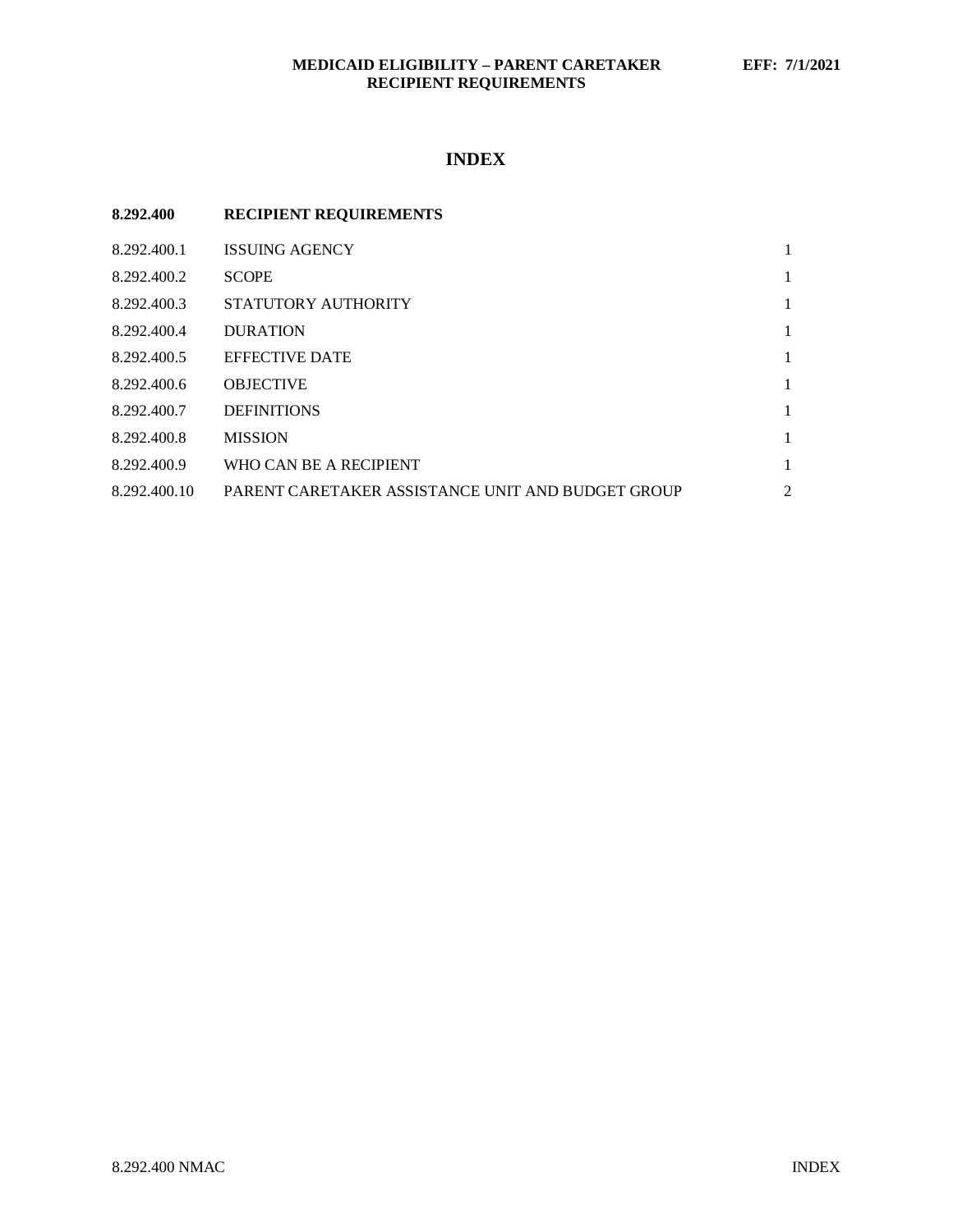### **TITLE 8 SOCIAL SERVICES CHAPTER 292 MEDICAID ELIGIBILITY - PARENT CARETAKER RECIPIENT REQUIREMENTS**

<span id="page-1-0"></span>**8.292.400.1 ISSUING AGENCY:** New Mexico Human Services Department (HSD). [8.292.400.1 NMAC - Rp, 8.292.400.1 NMAC, 1/1/2014]

<span id="page-1-1"></span>**8.292.400.2 SCOPE:** The rule applies to the general public. [8.292.400.2 NMAC - Rp, 8.292.400.2 NMAC, 1/1/2014]

<span id="page-1-2"></span>**8.292.400.3 STATUTORY AUTHORITY:** The New Mexico medicaid program is administered pursuant to regulations promulgated by the federal department of health and human services under Title XIX of the Social Security Act as amended or by state statute. See NMSA 1978, Section 27-1-12 et seq. [8.292.400.3 NMAC - Rp, 8.292.400.3 NMAC, 1/1/2014]

<span id="page-1-3"></span>**8.292.400.4 DURATION:** Permanent.

[8.292.400.4 NMAC - Rp, 8.292.400.4 NMAC, 1/1/2014]

<span id="page-1-4"></span>**8.292.400.5 EFFECTIVE DATE:** January 1, 2014, unless a later date is cited at the end of a section. [8.292.400.5 NMAC - Rp, 8.292.400.5 NMAC, 1/1/2014]

<span id="page-1-5"></span>**8.292.400.6 OBJECTIVE:** The objective of this rule is to provide eligibility guidelines when determining eligibility for the medical assistance division (MAD) medicaid program and other health care programs it administers. Processes for establishing and maintaining this category of eligibility are found in the affordable care general provision chapter located at 8.291.400 NMAC through 8.291.430 NMAC. [8.292.400.6 NMAC - Rp, 8.292.400.6 NMAC, 1/1/2014]

<span id="page-1-6"></span>**8.292.400.7 DEFINITIONS:** Refer to 8.291.400.7 NMAC. [8.292.400.7 NMAC - Rp, 8.292.400.7 NMAC, 1/1/2014]

<span id="page-1-7"></span>**8.292.400.8 MISSION:** To transform lives. Working with our partners, we design and deliver innovative, high quality health and human services that improve the security and promote independence for New Mexicans in their communities.

[8.292.400.8 NMAC - Rp, 8.292.400.8 NMAC, 1/1/2014; A, 7/1/2021]

<span id="page-1-8"></span>**8.292.400.9 WHO CAN BE A RECIPIENT:** To be eligible, an individual must meet specific eligibility requirements:

**A.** In accordance with 42 Code of Federal Regulations (CFR) 435.4 an individual must be a parent or caretaker relative defined as a relative of a dependent child by blood, adoption, or marriage with whom the child is living, who assumes primary responsibility for the child's care (as may, but is not required to, be indicated by claiming the child as a tax dependent for federal income tax purposes), and who is within the fifth degree of relationship per Subsection C of 8.291.410.12 NMAC.

**B.** In accordance with 42 CFR 435.4 a dependent child is defined as one who meets both of the following criteria:

(1) is under the age of 18, or;<br>(2) is age 18 and a full-time s

**(2)** is age 18 and a full-time student in secondary school (or equivalent vocational or technical training), if before attaining age 19 the child may reasonably be expected to complete such school or training.

**C.** An individual who meets the eligibility requirements pursuant to 8.291.400 through 8.291.430 NMAC.

**D.** Prior to the parent caretaker individual becoming an eligible recipient, all children listed on an application must meet the following:

(1) be evaluated for eligibility for a medicaid program if not already eligible; or <br>(2) if not medicaid eligible, have current health insurance coverage that meets cr

**(2)** if not medicaid eligible, have current health insurance coverage that meets criteria as a qualified health plan.

[8.292.400.9 NMAC - Rp, 8.292.400.9 NMAC, 1/1/2014; A, 7/1/2021]